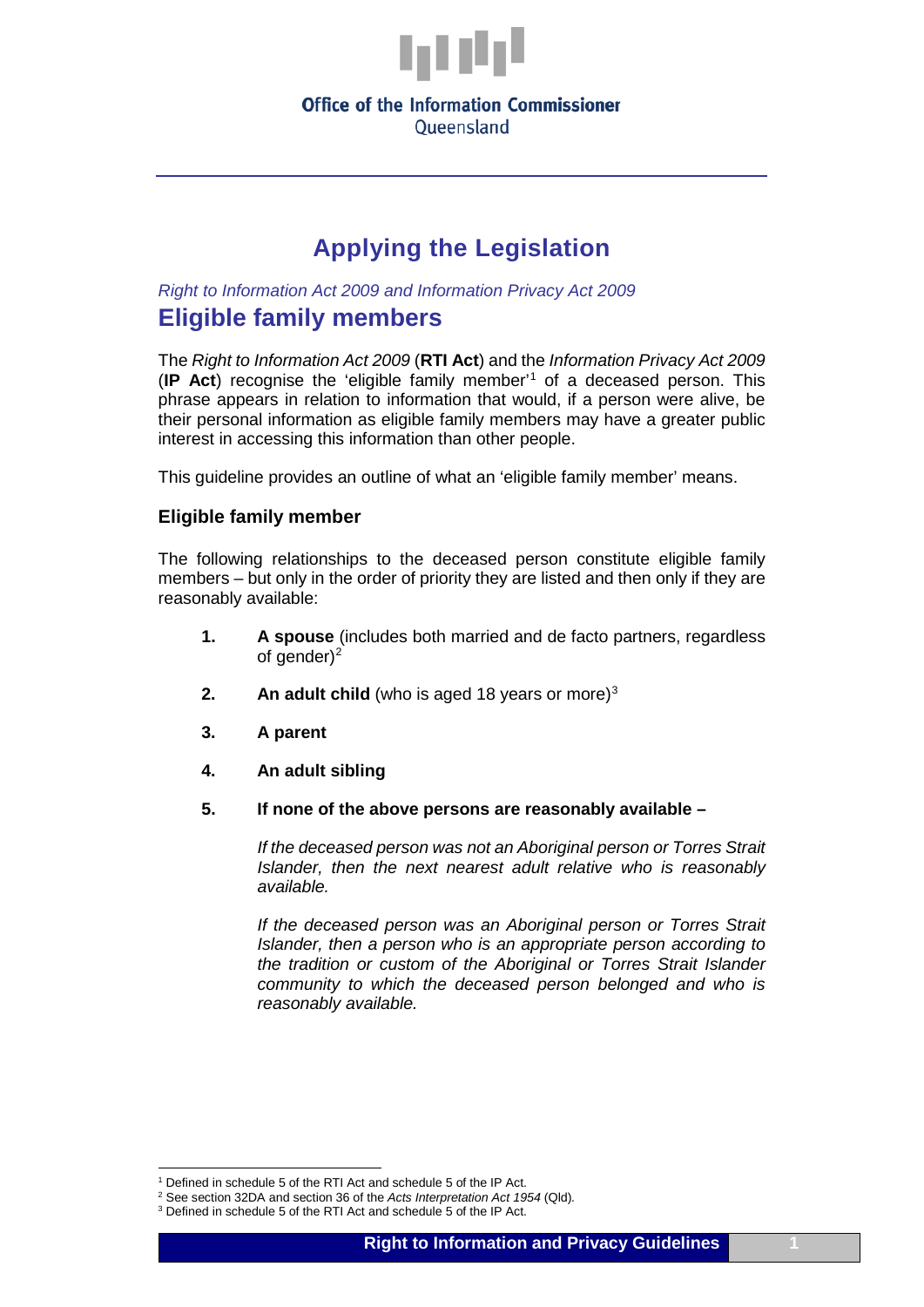

#### **Office of the Information Commissioner** Oueensland

#### **Step-parents**

While the RTI Act recognises a step-parent as a parent for the purposes of making an application on behalf of a minor child<sup>[4](#page-1-0)</sup>, it does not do so for the purposes of defining an *eligible family member*.

To determine if a step-parent is a parent under the *eligible family member* definition it will be necessary to consider the relationship between step-parent and adult child, in particular, the extent of their familial connection and involvement.

#### **TFN205 and Gold Coast HHS**

The applicant was the deceased's sister, who needed to establish that she was the eligible family member with priority over the deceased's step-father. The evidence showed that the deceased was an adult child of the step-father, that there had been little to no familial connection or involvement between them, including for many years prior to her death, and that the deceased had not been financially dependent on him.

Given this, it was decided that the step-father was not a parent within the eligible family member definition.

#### **What does 'not reasonably available' mean?**

A person who is described as *not reasonably available* can mean:

- (a) That the person described does not exist or is deceased it may be that the deceased person did not have any relationships of that kind or that the people with whom they had that relationship have died.
- (b) A person of that description cannot reasonably be contacted.
- (c) A person of that description is unable or unwilling to act as an eligible family member of the deceased person for the purpose under the RTI Act or IP Act.

#### **Note**

When deciding who the eligible family member is, you must start at the beginning of the list. If that person is not reasonably available you move to the next person on the list and continue down the list in order until you identify a person who is reasonably available.

<span id="page-1-0"></span> <sup>4</sup> Section 25 of the RTI Act and section 45 of the IP Act.